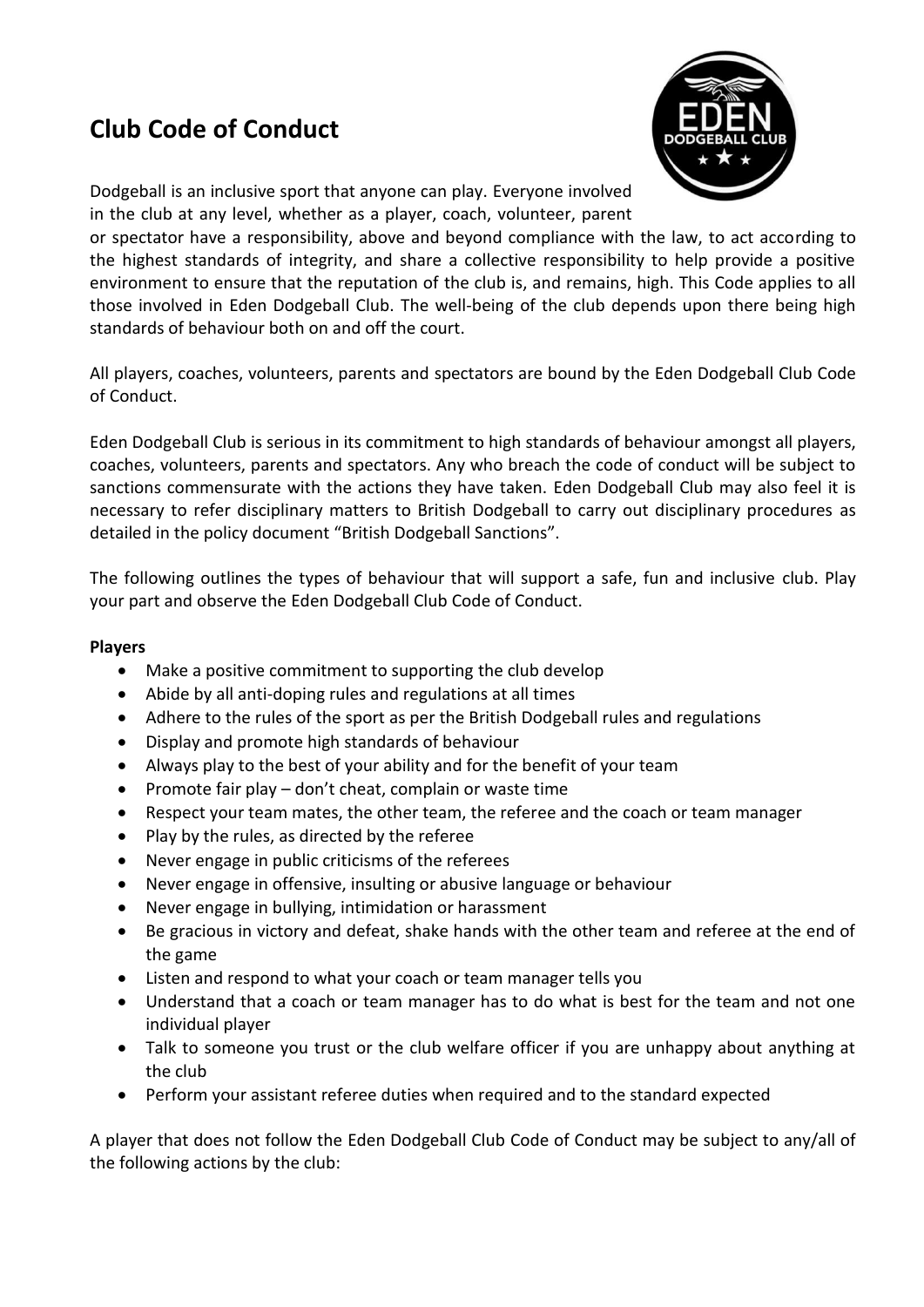- Be required to apologise to team mates, the other team, referees, coaches, team managers or staff
- Be dropped or substituted
- Receive a warning from the coach or team manager
- Receive a formal warning from the club
- Not be selected to compete for the team
- Be required to serve a suspension from competing at events
- Be fined
- Be required to leave the sport

## **Coaches/Team Managers**

- Use your position to set a positive example for the players you are responsible for
- Show respect to others involved in the game, including referees, opposition players, coaches, managers, any event staff and spectators
- Adhere to the laws and spirit of the game
- Promote fair play and high standards of behaviour
- Respect the referees decision
- Never enter the court without the referees permission
- Never engage in, or tolerate, offensive, insulting or abusive language or behaviour
- Be gracious in victory and defeat. A good sportsman always respects their opponents and in turn is respected too.
- Place the well-being, safety and enjoyment of each player above everything, including winning
- Never engage in or tolerate any form of bullying
- Encourage each player to accept responsibility for their own behaviour and performance
- Ensure all activities organised are appropriate for the players ability level, age and maturity
- Co-operate fully with others involved in dodgeball for each players best interests

A coach that does not follow the Eden Dodgeball Club Code of Conduct may be subject to any/all of the following actions by the club:

- Required to meet with the club
- Suspended by the club from attending matches
- Be required to serve a suspension from coaching at or attending events
- Be required to leave the club
- Have your British Dodgeball Coaching Qualification withdrawn

## **Spectators**

- Respect the referees decisions even when you don't agree with them
- Appreciate good play from whatever team it comes from
- Remain outside of the court and surrounding area and within the designated spectators area (where provided)
- Let the coach do their job and not confuse the players by telling them what to do
- Encourage the players to respect the opposition, referee and match officials
- Support positively. When players make a mistake offer them encouragement not criticism
- Never make personal comments about players in a way that could be deemed negative
- Never engage in, or tolerate, offensive, insulting, or abusive language or behaviour